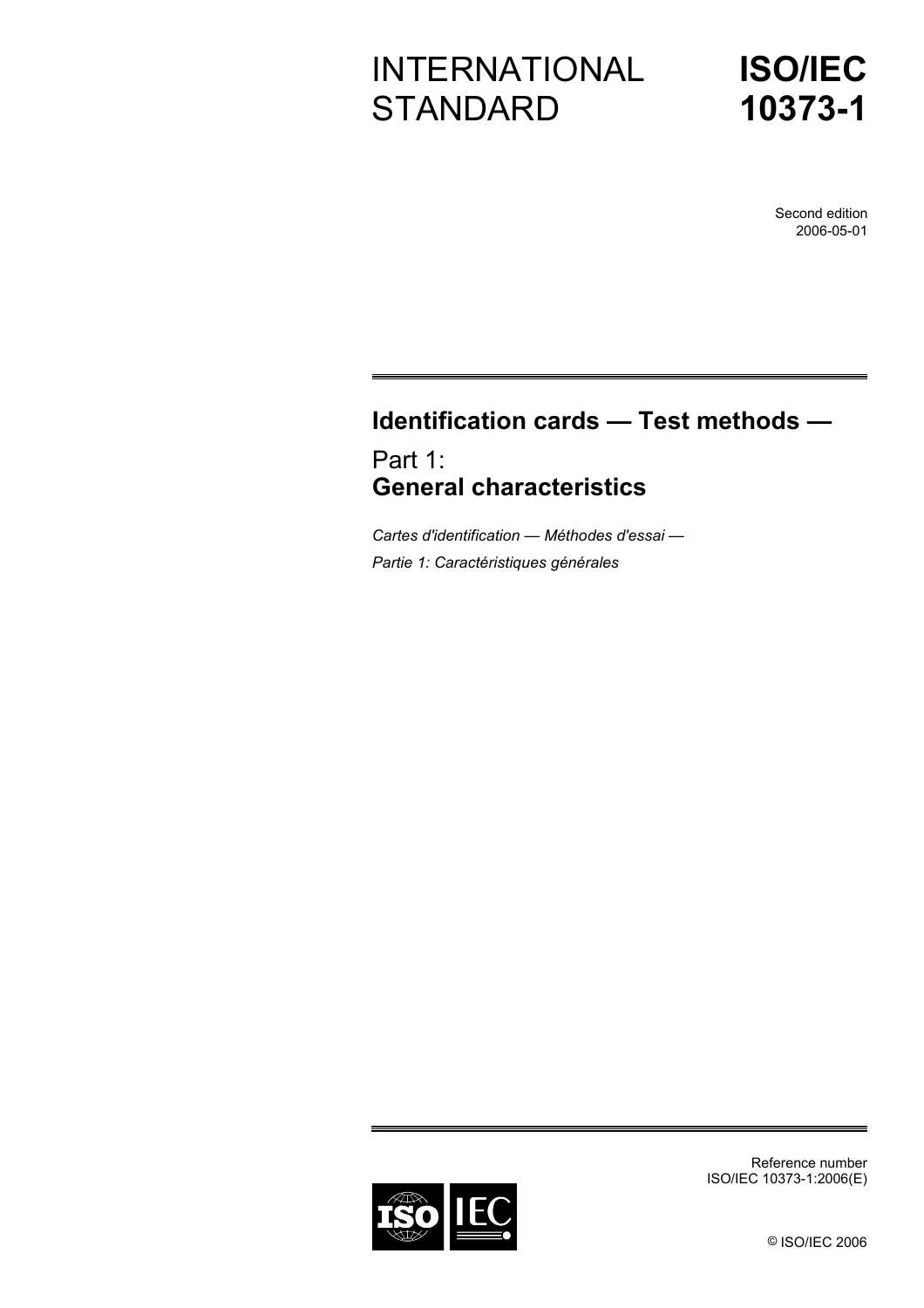#### **PDF disclaimer**

This PDF file may contain embedded typefaces. In accordance with Adobe's licensing policy, this file may be printed or viewed but shall not be edited unless the typefaces which are embedded are licensed to and installed on the computer performing the editing. In downloading this file, parties accept therein the responsibility of not infringing Adobe's licensing policy. The ISO Central Secretariat accepts no liability in this area.

Adobe is a trademark of Adobe Systems Incorporated.

Details of the software products used to create this PDF file can be found in the General Info relative to the file; the PDF-creation parameters were optimized for printing. Every care has been taken to ensure that the file is suitable for use by ISO member bodies. In the unlikely event that a problem relating to it is found, please inform the Central Secretariat at the address given below.



#### © ISO/IEC 2006

All rights reserved. Unless otherwise specified, no part of this publication may be reproduced or utilized in any form or by any means, electronic or mechanical, including photocopying and microfilm, without permission in writing from either ISO at the address below or ISO's member body in the country of the requester.

ISO copyright office Case postale 56 • CH-1211 Geneva 20 Tel. + 41 22 749 01 11 Fax + 41 22 749 09 47 E-mail copyright@iso.org Web www.iso.org

Published in Switzerland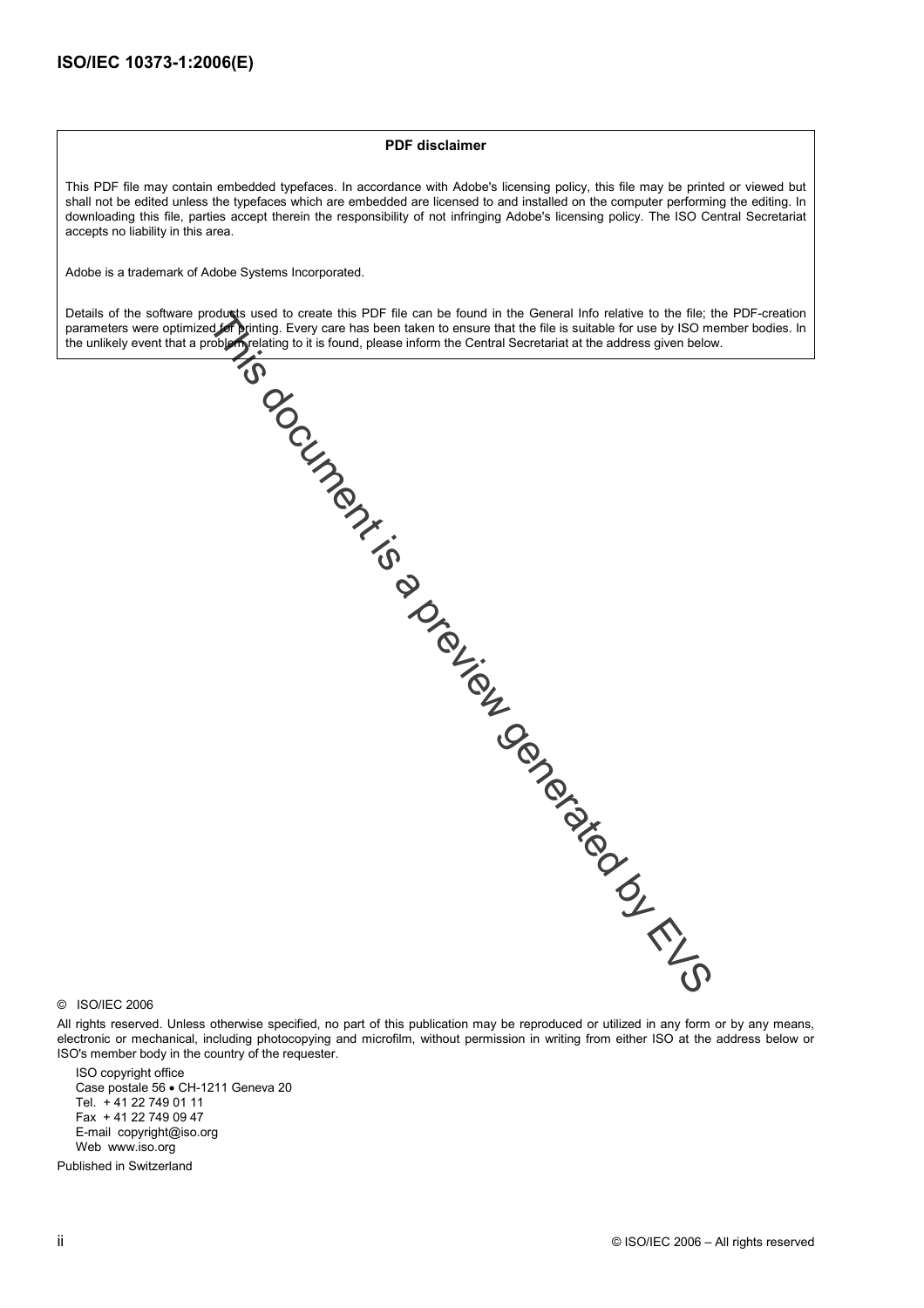### **Contents**

| 1            |  |
|--------------|--|
| $\mathbf{2}$ |  |
| 3            |  |
| 4            |  |
| 4.1          |  |
| 4.2          |  |
| 4.3          |  |
| 4.4          |  |
| 4.5          |  |
| 5            |  |
| 5.1          |  |
| 5.2          |  |
| 5.3          |  |
| 5.4          |  |
| 5.5          |  |
| 5.6          |  |
| 5.7          |  |
| 5.8          |  |
| 5.9          |  |
| 5.10         |  |
| 5.11         |  |
| 5.12         |  |
| 5.13         |  |
| 5.14         |  |
| 5.15         |  |
| 5.16         |  |
|              |  |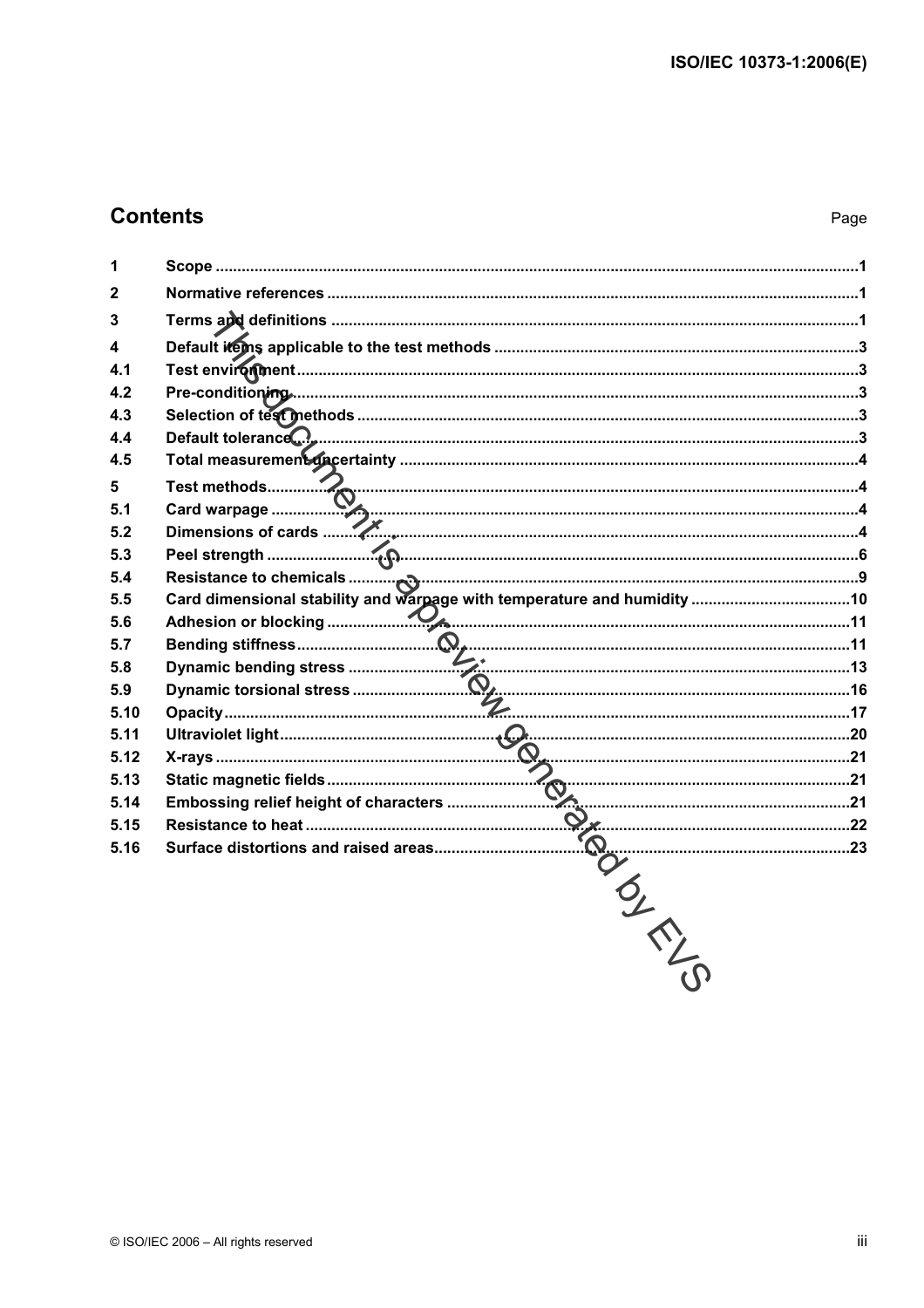### **Foreword**

ISO (the International Organization for Standardization) and IEC (the International Electrotechnical Commission) form the specialized system for worldwide standardization. National bodies that are members of ISO or IEC participate in the development of International Standards through technical committees established by the respective organization to deal with particular fields of technical activity. ISO and IEC technical committees collaborate in fields of mutual interest. Other international organizations, governmental and non-governmental, in liaison with ISO and IEC, also take part in the work. In the field of information technology, ISO and IEC have established a joint technical committee, ISO/IEC JTC 1. Established by the respective organization to deal with particular fields of technical activity.<br>
Etechnical committees of fighereor in the SO and IEC, also take part in the work. In the field<br>
International orgorermenta

International Standards are drafted in accordance with the rules given in the ISO/IEC Directives, Part 2.

The main task of the joint technical committee is to prepare International Standards. Draft International Standards adopted by the joint technical committee are circulated to national bodies for voting. Publication as an International Standard requires approval by at least 75 % of the national bodies casting a vote.

Attention is drawn to the possibility that some of the elements of this document may be the subject of patent rights. ISO and IEC shall not be held responsible for identifying any or all such patent rights.

International Standard ISO/IEC 10373-1 was prepared by Joint Technical Committee ISO/IEC JTC 1, *Information technology*, Subcommittee SC 17, *Cards and personal identification*.

This second edition cancels and replaces the first edition (ISO/IEC 10373-1:1998), which has been technically revised. It also includes the Technical Corrigendum ISO/IDC 10373-1:1998/Cor.1:2002.

ISO/IEC 10373 consists of the following parts, under the general title *Identification cards — Test methods:* 

- ⎯ *Part 1: General characteristics*
- ⎯ *Part 2: Cards with magnetic stripes*
- Part 3: Integrated circuit(s) cards with contacts and related interface devices<br>
Part 5: Optical memory cards<br>
inty cards<br>
integrated structures<br>
integrated circuit(s) cards with contacts and related interface devices<br>
and
- ⎯ *Part 5: Optical memory cards*
- ⎯ *Part 6: Proximity cards*
-